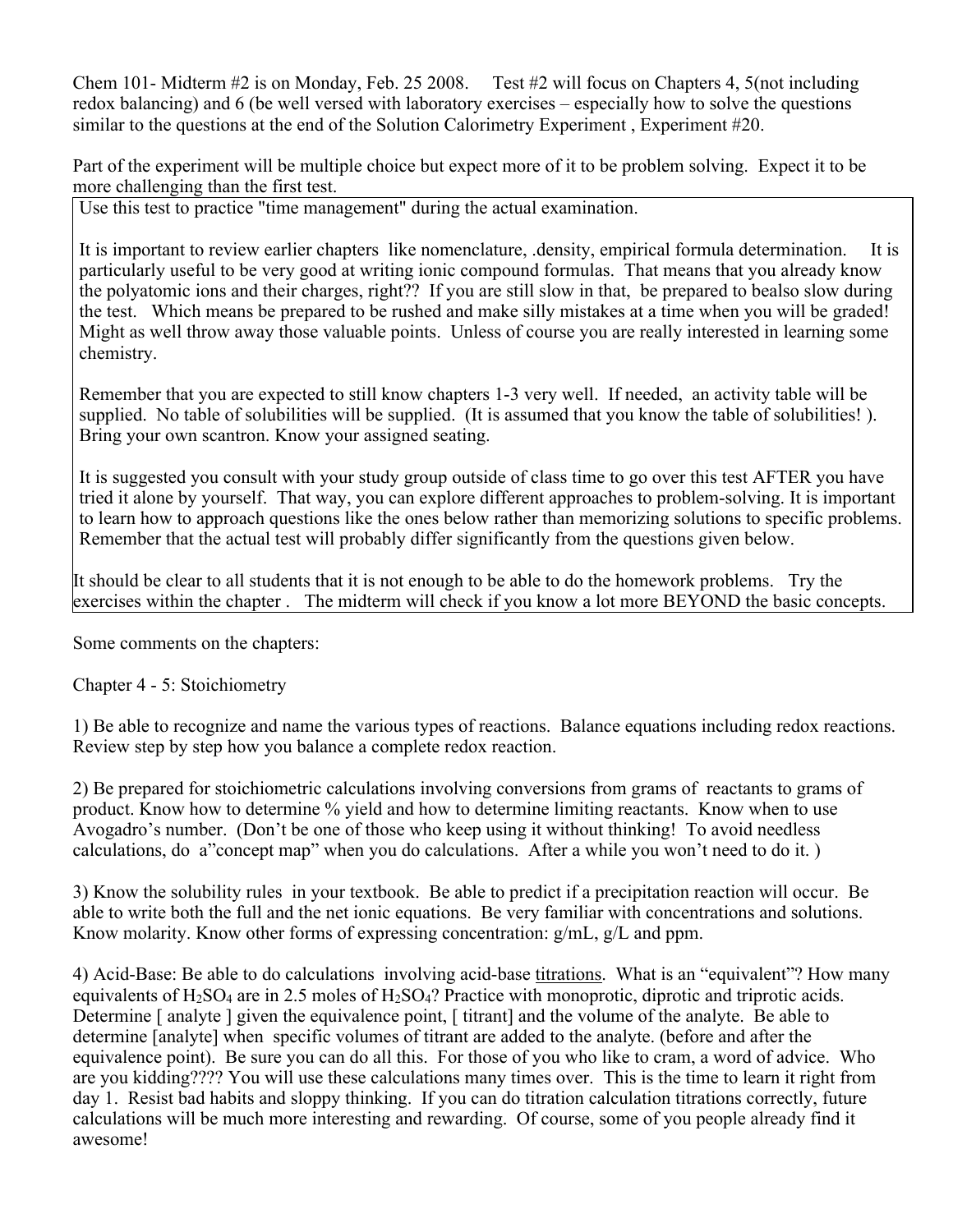5) We'll skip this: Redox: Be able to determine oxidation numbers, recognize redox reactions, balance redox reactions, and determine whether a redox reaction will occur or not based on the activity table (like table 4-3, page 176). But instead of the arrows, reduction potentials will be given (like the examples in the lecture). Know the terminology: oxidant, reductant, oxidation, reduction, etc.

Chapter 6: Thermochemistry

1) Be able to state and to apply the first law of thermodynamics.

2) Calculate enthalpy and energy using constant pressure and constant volume calorimetry.

3) Do calculations using Hess'Law and ∆H<sub>f</sub>°'s on problems resembling the questions at the end of the experiments on calorimetry (see lab manual for these questions). KNOW these VERY WELL.

4) Calculate heat changes for a substance undergoing heating both with and without phase.

5) Calculate enthalpy changes given the molecular structural formula of the reactants and products as well as the bond enthalpies of the relevant bonds.

Sample problems:

- 1) How many grams of sodium carbonate are needed to make a 250. mL solution which contains .14 M of sodium ions. (Use atomic wts: Na = 23.0; C= 12.0, O = 16.0; Note that atomic wt of Na<sup>+</sup> = same as that of Na)
- 2) Indicate which of the following aqueous solutions are expected to react. Write down the chemical equations explicitly to show the reaction. If there is a gas forming by some secondary reaction, make sure you indicate that. If they do react, write down the chemical formula of the expected products:
	- a) sodium sulfate & barium chloride. React? (yes/no) If so, product(s):  $\frac{1}{\sqrt{2}}$ ,  $\frac{1}{\sqrt{2}}$ .
	- b) silver chloride & potassium nitrate. React?  $(yes/no)$  If so, product(s):  $\ldots$ ,  $\ldots$ .

c) Lead acetate & ammonium iodide. React?  $\frac{1}{\sqrt{(y-s/no)}}$  If so, product(s):  $\frac{1}{\sqrt{(y-s/no)}}$ .

d) sulfuric acid and sodium hydrogen carbonate?  $(yes/no)$  If so, product(s):  $\_\_$ ,  $\_\_$ 

3) SKIP THIS: Which of the following are redox reactions? Acid base reactions? **Balance** them anyway.

- a)  $Cu^{2+}(aq) + Ag(s) \rightarrow Cu(s) + Ag^{+}(aq)$  Redox? (yes/no) b) metathesis reactions in general. Redox?  $(ves/no)$ c)  $\text{VO2 (s)} + \text{HNO3(aq)} -\text{VNO3)}5(aq) + \text{NO2(g)}$  Redox? (yes/no) d) CH4 + O2-->CO + H<sub>2</sub>O Redox? (yes/no) e)  $H_2CO_3 + NaCl \rightarrow Na_2CO_3 + HCl$  Redox? (yes/no) f)  $H_2CO_3 \rightarrow H_2O + CO_2$ ? Redox? (yes/no)
- 4) Write balanced equations for the following reactions:
- a) phosphoric acid with sodium bicarbonate: (exchange reacion)
- b) ammonium sulfate with barium nitrate: (exchange reacion)
- c) SKIP THIS: sodium oxalate reacts with potassium permanganate (KMnO<sub>4</sub>) to form CO<sub>2</sub> and Mn<sup>2+</sup> (among other things). Write in the missing elements. Write the half reactions, balance them and then add them together to form the full net ionic equation.
- 5) Titration of a 25.0 mL NaOH solution requires 15.0 mLs of 0.25 M sulfuric acid to reach equivalence. a) What is the concentration of the original NaOH solution?